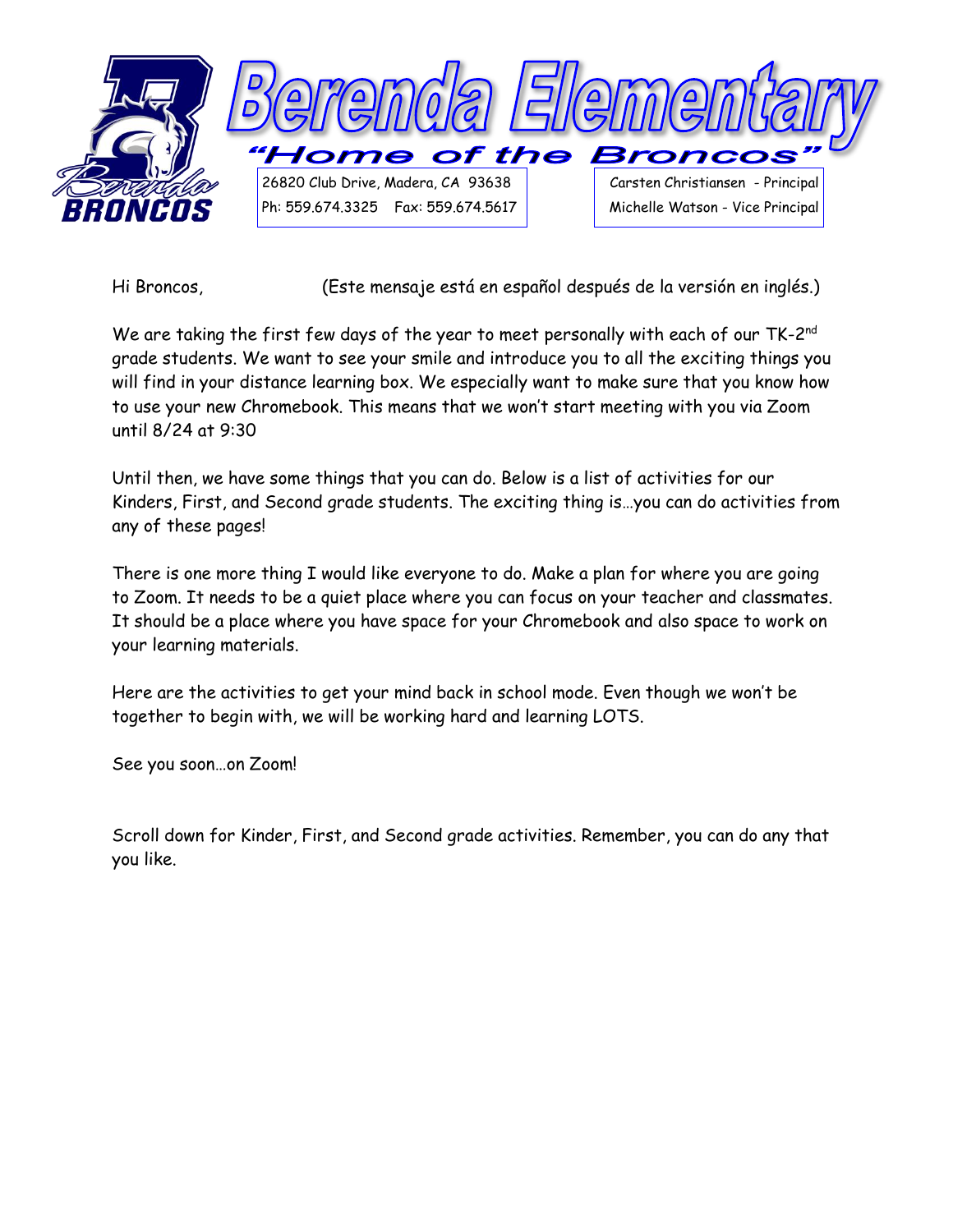

## **Distance Learning Activities for TK/Kindergarten Fun for 8/19-8/21**

## **Reading-**

**19th** – Have a family member read a book to you. Tell them your favorite part using a complete sentence. Example My favorite part was... Then have them tell you their favorite part of the story.

**20<sup>t</sup>**<sup>h</sup> – Have a family member read a book to you. Retell (tell about) the story and draw a picture of the story.

**21st** - Have a family member read a book to you. Look for the sight word "a". Count how many sight word "a's" you find.

## **Math**-

**19th** – Count how many windows are in our house. Count how many doors are in your house.

**20th** – Look for items in your house that are "square" and count them.

**21st** - Look for items in your house that are "circle's" and count them. Go outside with a family member and lay on the grass and look at the clouds. What shapes do you see?

## **Front yard/Backyard Scavenger Hunt**

Find 3 kinds of leaves Find something yellow Name a bug that is red Find two sticks Find something that smells good Find a bird Name something you see in the sky Find something purple Find something that is round Find a bug Find 3 different colored rocks

## **Water Paintbrush Painting**

Get a bucket of water and a paintbrush. Paint your name, numbers 1-5, and a picture of your favorite animal on the ground outside.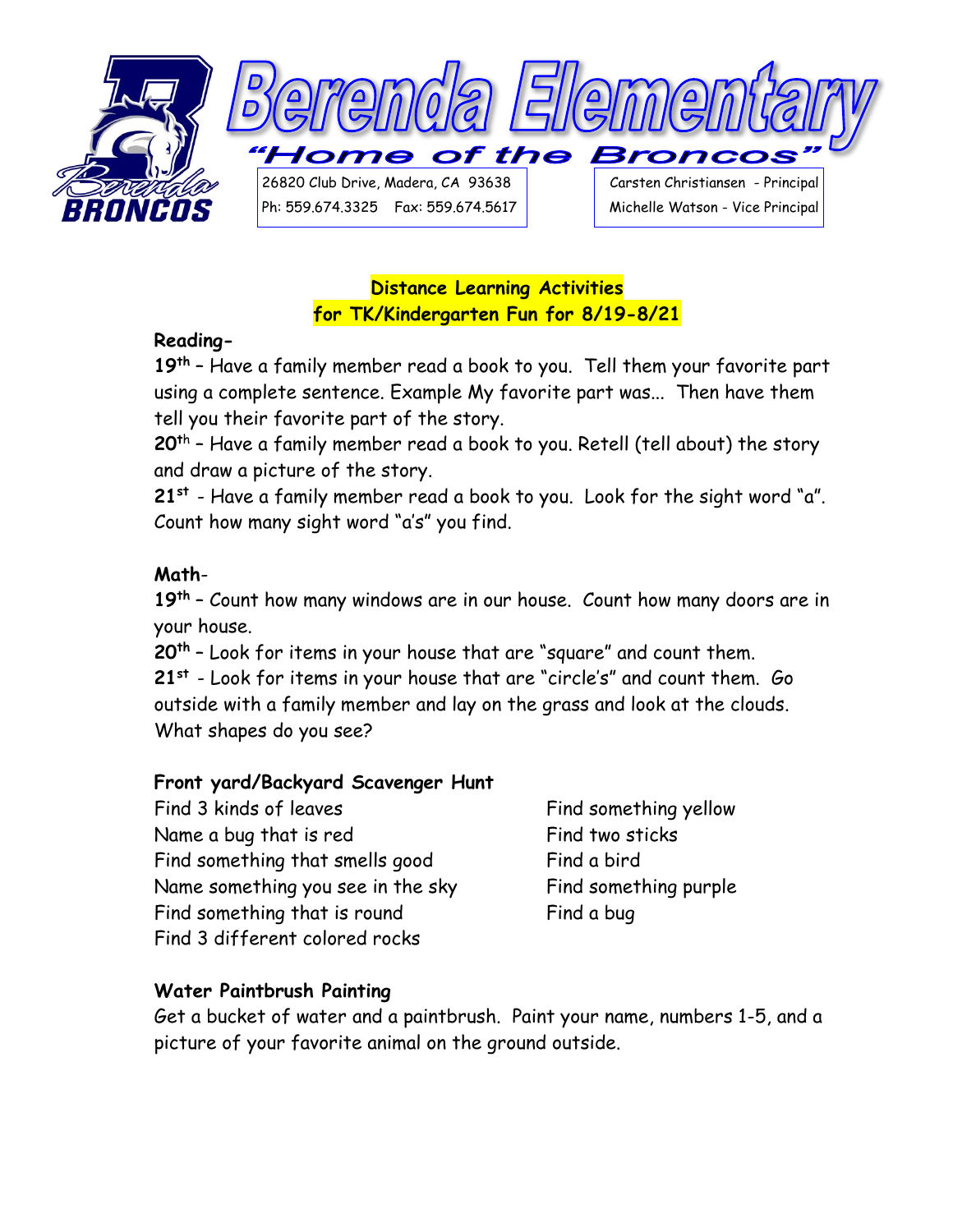

# **Distance Learning Activities for First Grade Wednesday, August 19**

1. Draw and color a picture of yourself. Add a lot of details. Write your name at the top.

2. Show your picture to a parent or other grown-up and tell what you like about yourself, or what you like to do. You may have help writing a sentence about yourself somewhere on the page. Be sure to save this assignment.

Break

3. Count the windows in your house. Count the doors in your house. Which has more and which has less?

4. On a blank piece of paper, write numbers from 1-50. Point and count when you are done. Correct any mistakes you see.

Break

5. Read a book you know to someone or listen to a book. When you are done reading or hearing the story, tell what happened in the story.

# **Distance Learning Activities for Thursday, August 20**

1. Draw and color a picture of your family. Label each person with his or her name. Write your name at the top.

2. Show your family picture to a parent or other grown-up. Tell something special about each person in your family. You may have help writing a sentence about your family somewhere on the page.

Break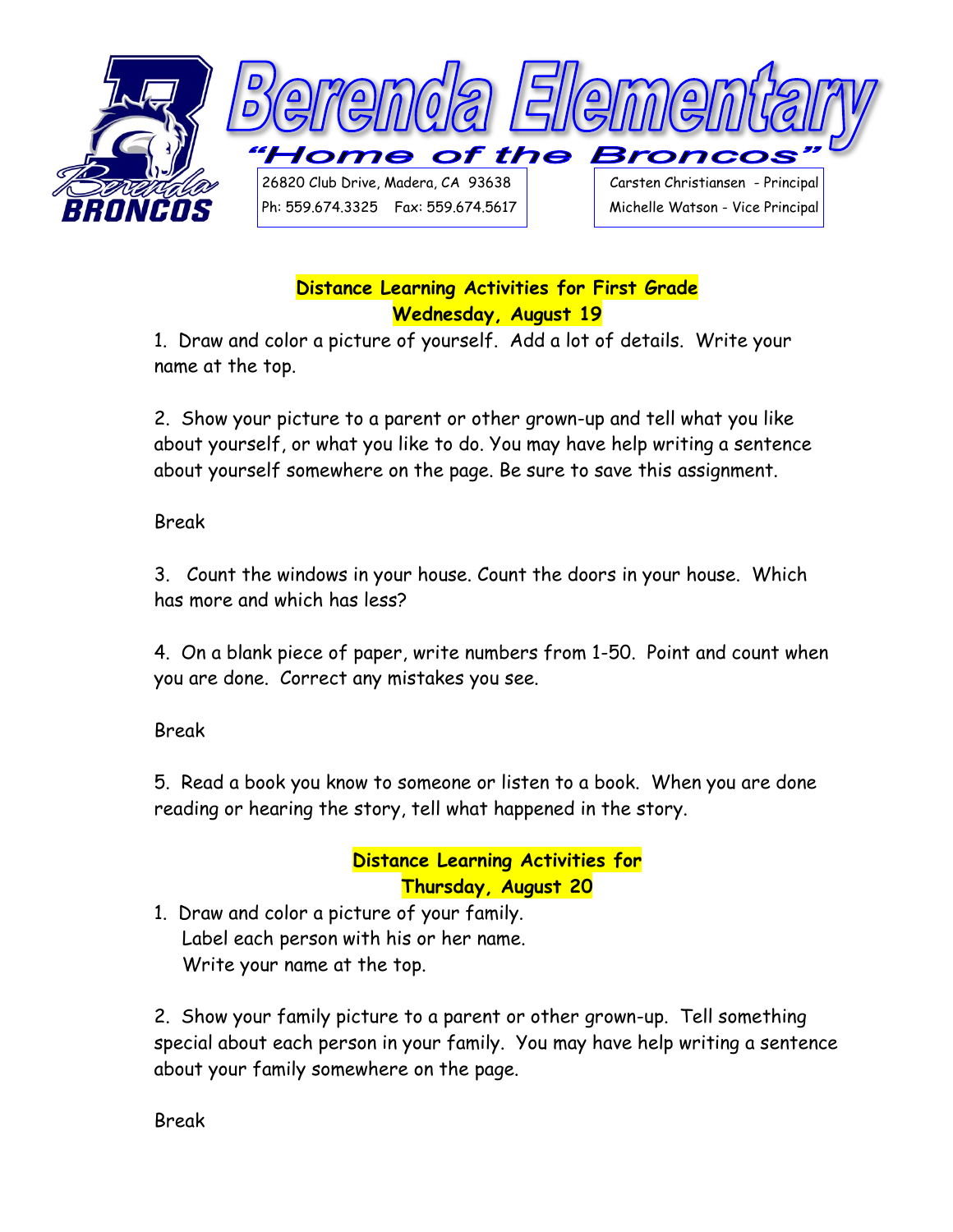

3. How many people in your house? How many eyes in your house? How many fingers in your house? Which number is the greatest? Which number is the least?

4. Play a math game. You say 1. Your partner says 2. You say 3. Your partner says 4. See who says a wrong number first! Then play again!

Break

5. Read a book you know to someone or listen to a book. When you are done reading or hearing the story, tell what happened in the story.

## **Distance Learning Activities for Friday, Aug. 21**

1. Draw and color a picture of a pet or favorite animal. Draw where the pet or animal lives. You may get help writing a sentence about your pet or animal on the page.

2. Write small and capital letters A – Z in order. Sing the alphabet song as you point to your letters. Correct any mistakes you see.

3. Then take a walk inside your house. Point to objects that begin with a,b,c, and so on to z.

Break

4. Draw all the shapes you know and color them. With the help of a grownup you may label each shape you drew. Do you see any shapes around your house?

Have a great weekend!  $\odot$  We hope you had fun learning! Mrs. Beakes, Mrs. Fimbrez, Mrs. Ruiz, Mrs. Jiles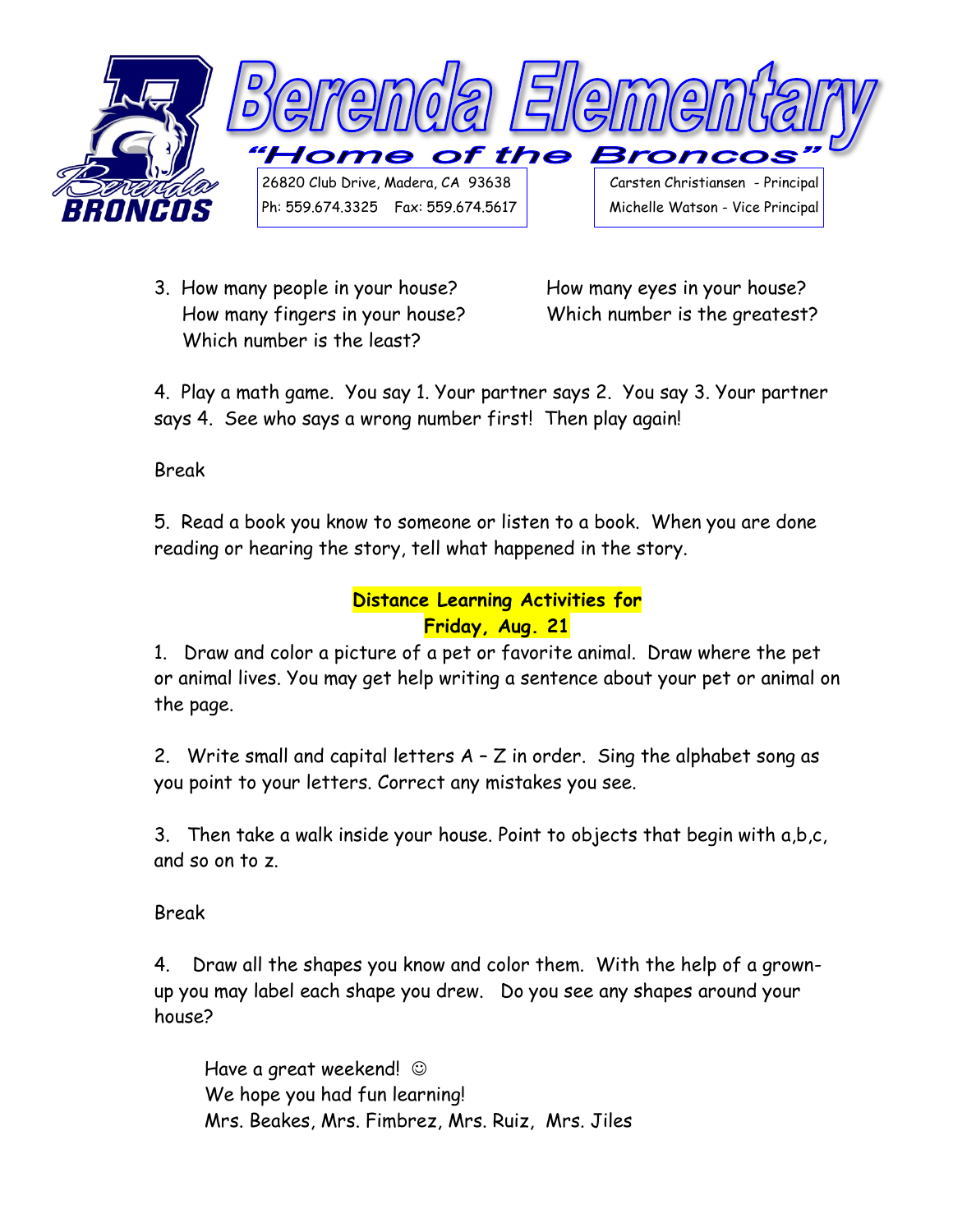

# Distance Learning Activities for Second Graders for Aug. 19 - Aug. 21

### Reading:

- 1. Read a book. Tell a family member about your favorite part.
- 2. Read a book. Tell a family member about the characters in the story.
- 3. Put the TV on silent. Turn on the captions. Read the captions.

#### Math:

1. Get small items (beans, marbles, cereal). Put them into groups of 5. Count by 5's to see how many items you have.

2. Get small items (beans, marbles, cereal). Put them into groups of 10. Count by 10's to see how many items you have.

3. Write numbers in order as high as you can. (1, 2, 3…) Your goal is up to 120.

### Science:

Go on a walk and make a list of all the different animals you see. Draw a picture.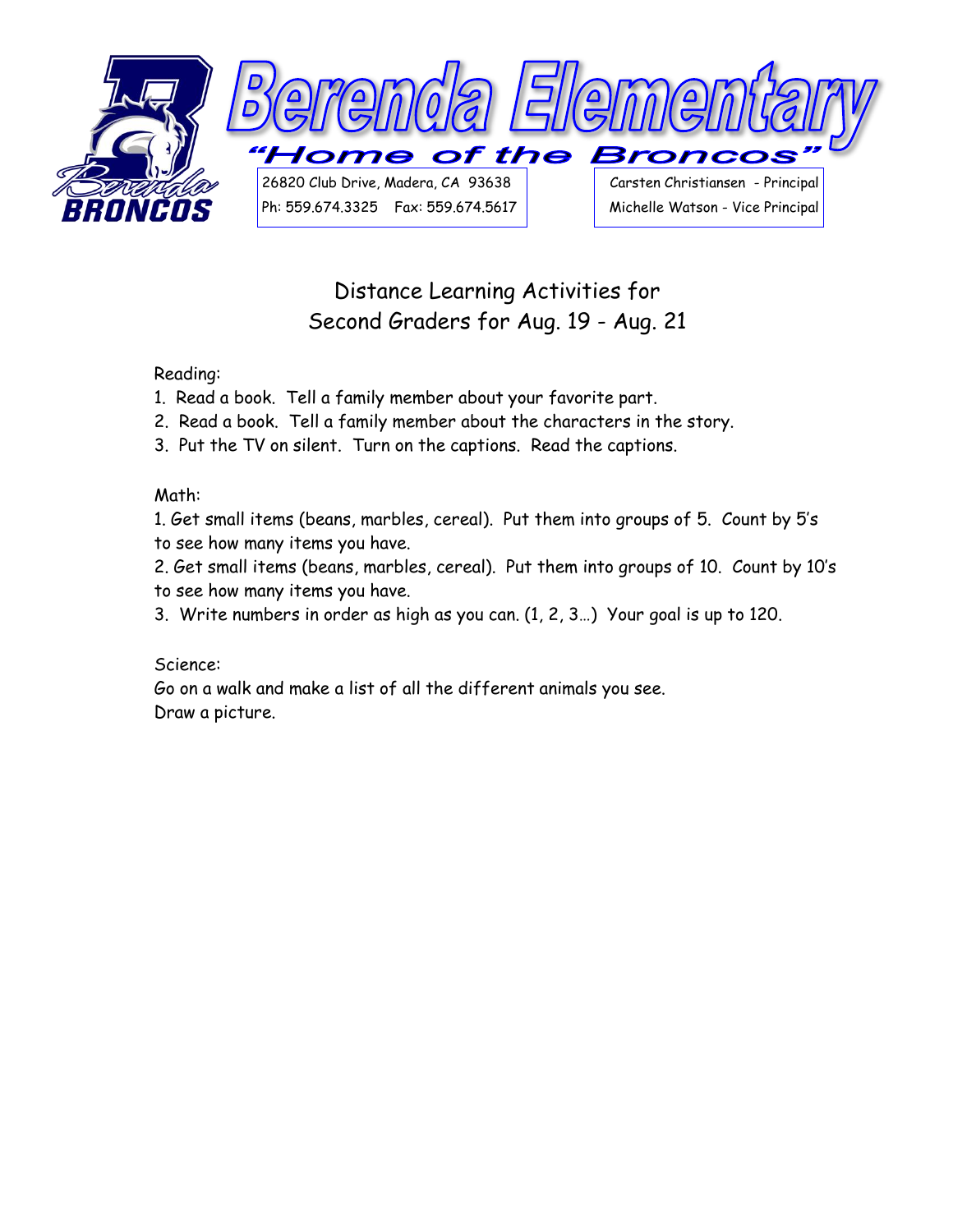

Hola Broncos,

Aprovecharemos los primeros días del año para reunirnos personalmente con cada uno de nuestros estudiantes de TK-2do grado. Queremos ver tu sonrisa y presentarte todas las cosas interesantes que encontrarás en tu caja de aprendizaje a distancia. En especial, queremos asegurarnos de que sepa cómo utilizar su nueva Chromebook. Esto significa que no comenzaremos a reunirnos con usted a través de Zoom hasta el 24/8 a las 9:30

Hasta entonces, tenemos algunas cosas que puede hacer. A continuación se muestra una lista de actividades para nuestros estudiantes de kínder, primero y segundo grado. Lo emocionante es ... ipuedes realizar actividades desde cualquiera de estas páginas!

Hay una cosa más que me gustaría que todos hicieran. Haga un plan sobre el lugar al que va a utilizar Zoom. Debe ser un lugar tranquilo donde puedas concentrarte en tu maestro y compañeros de clase. Debe ser un lugar donde tenga espacio para su Chromebook y también espacio para trabajar en sus materiales de aprendizaje.

Aquí están las actividades para que su mente vuelva al modo escuela. Aunque no estaremos juntos para empezar, trabajaremos duro y aprenderemos MUCHO.

¡Hasta pronto… en Zoom!

Desplácese hacia abajo para ver las actividades de Kinder, primer y segundo grado. Recuerde, puede hacer lo que quiera.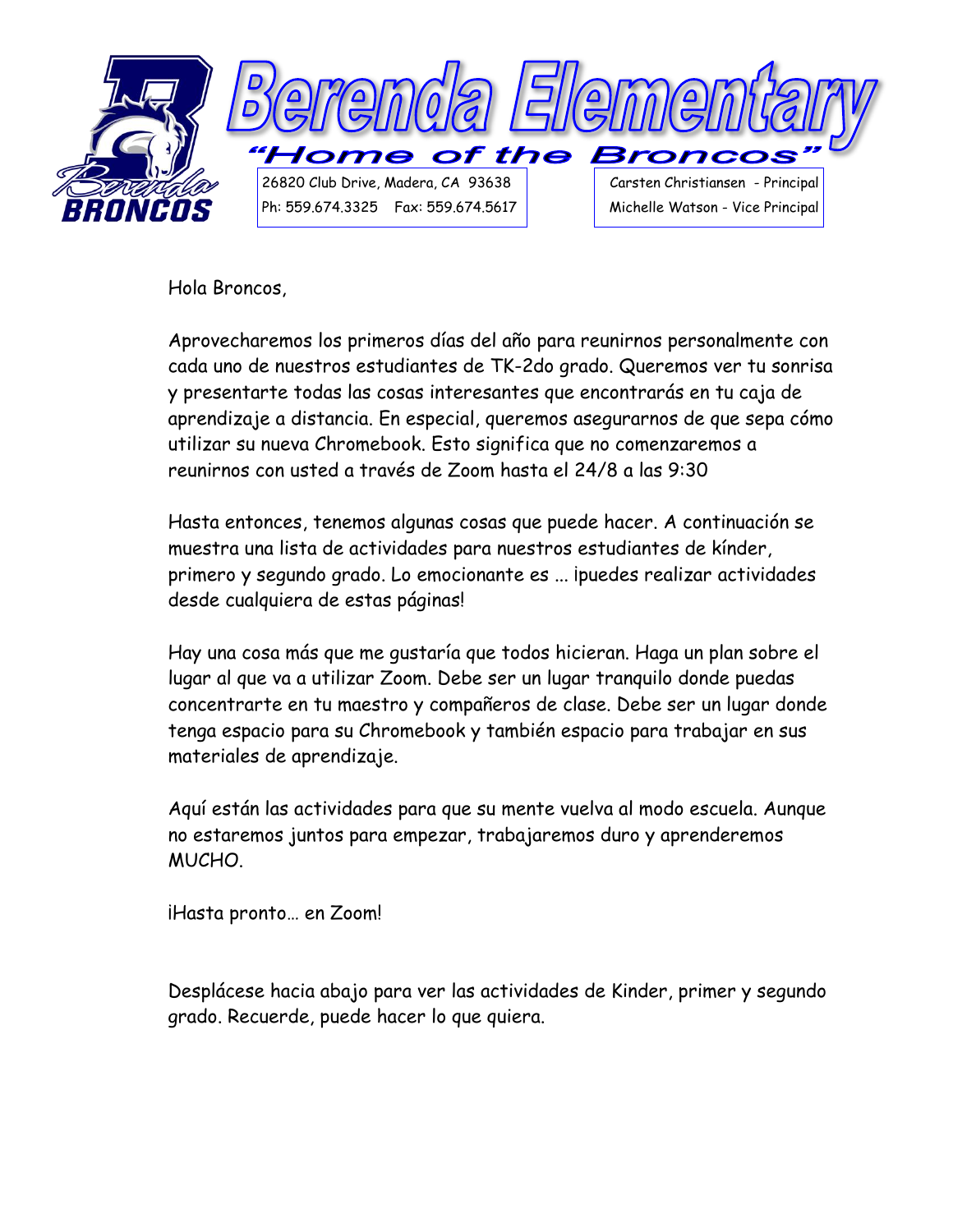

Actividades de aprendizaje a distancia para TK / Kindergarten Fun para 8 / 19-8 / 21

Leyendo-

19. Pídale a un familiar que le lea un libro. Dígales su parte favorita usando una oración completa. Ejemplo Mi parte favorita fue ... Luego pídales que le cuenten su parte favorita de la historia.

20. Pídale a un familiar que le lea un libro. Vuelva a contar (cuente) la historia y haga un dibujo de la historia.

21 - Pídale a un familiar que le lea un libro. Busque la palabra visual "a". Cuente cuántas palabras reconocibles a la vista "a" encuentra.

## Matemáticas-

19º - Cuente cuántas ventanas hay en nuestra casa. Cuenta cuántas puertas hay en tu casa.

20º - Busque artículos en su casa que sean "cuadrados" y cuéntelos.

21 - Busque artículos en su casa que sean "circulares" y cuéntelos. Salga con un miembro de la familia, recuéstese en el césped y observe las nubes. ¿Qué formas ves?

Patio delantero / Búsqueda del tesoro en el patio trasero Encuentra 3 tipos de hojas Encuentra algo amarillo Nombra un error que es rojo Encuentra dos palos Encuentra algo que huela bien Encuentra un pájaro Nombra algo que ves en el cielo Encuentra algo morado Encuentra algo que sea redondo Encuentra un error Encuentra 3 rocas de diferentes colores

Pintura de pincel de agua

Consigue un balde de agua y un pincel. Pinta tu nombre, números del 1 al 5 y una imagen de tu animal favorito en el suelo afuera.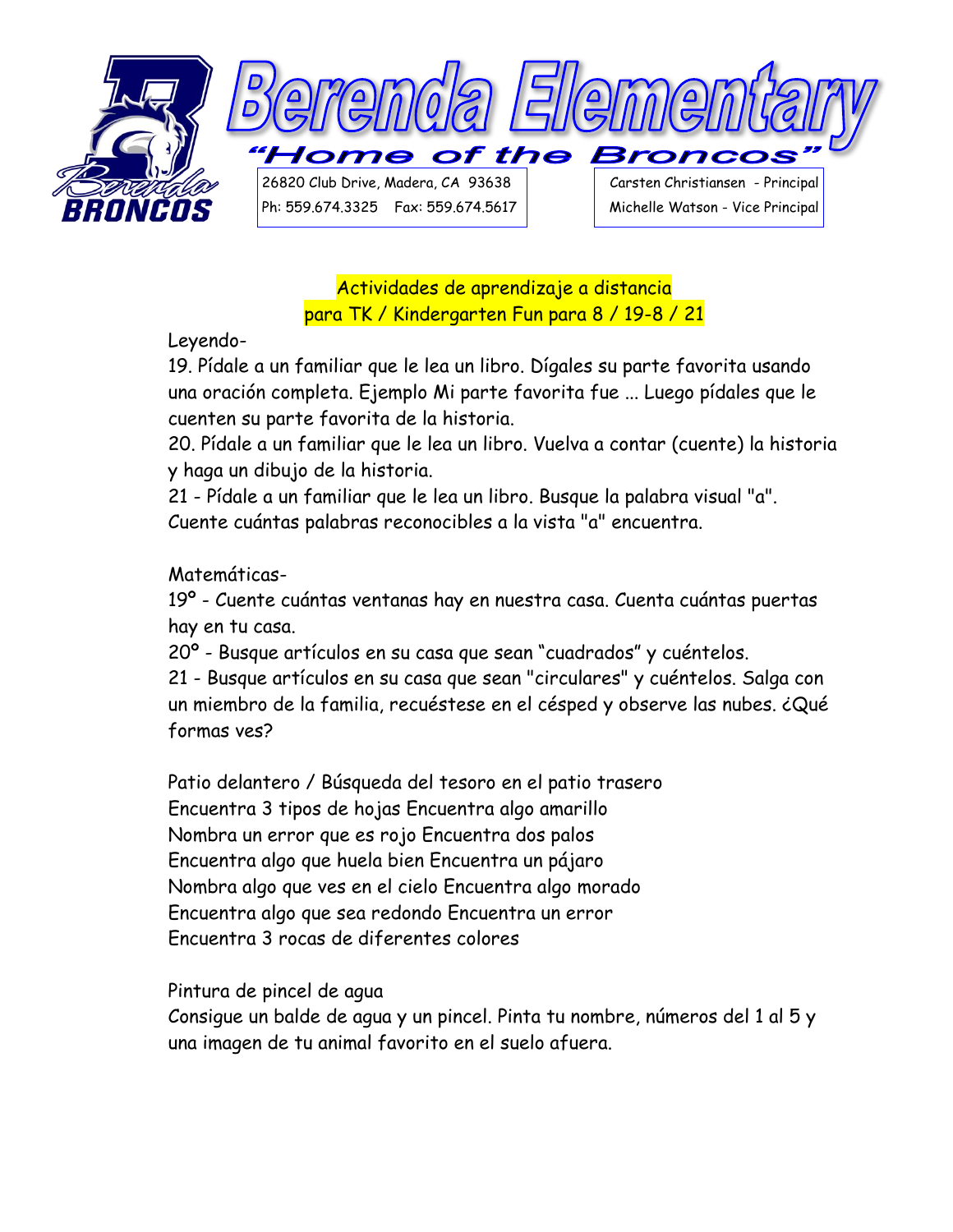

## Actividades de aprendizaje a distancia para primer grado Miércoles 19 de agosto

1. Dibuja y colorea una imagen tuya. Agrega muchos detalles. Escribe tu nombre en la parte superior.

2. Muestre su foto a un padre u otro adulto y diga lo que le gusta de usted o lo que le gusta hacer. Es posible que tenga ayuda para escribir una oración sobre usted en algún lugar de la página. Asegúrese de guardar esta tarea.

Rotura

3. Cuente las ventanas de su casa. Cuenta las puertas de tu casa. ¿Cuál tiene más y cuál tiene menos?

4. En una hoja de papel en blanco, escriba los números del 1 al 50. Señale y cuente cuando haya terminado. Corrija los errores que vea.

Rotura

5. Lea un libro que conozca a alguien o escuche un libro. Cuando haya terminado de leer o escuchar la historia, cuente lo que sucedió en la historia.

# Actividades de aprendizaje a distancia para Jueves 20 de agosto

1. Dibuja y colorea un dibujo de tu familia. Etiqueta a cada persona con su nombre.

Escribe tu nombre en la parte superior.

2. Muestre la foto de su familia a uno de sus padres u otro adulto. Cuéntele algo especial sobre cada persona de su familia. Es posible que tenga ayuda para escribir una oración sobre su familia en algún lugar de la página.

Rotura